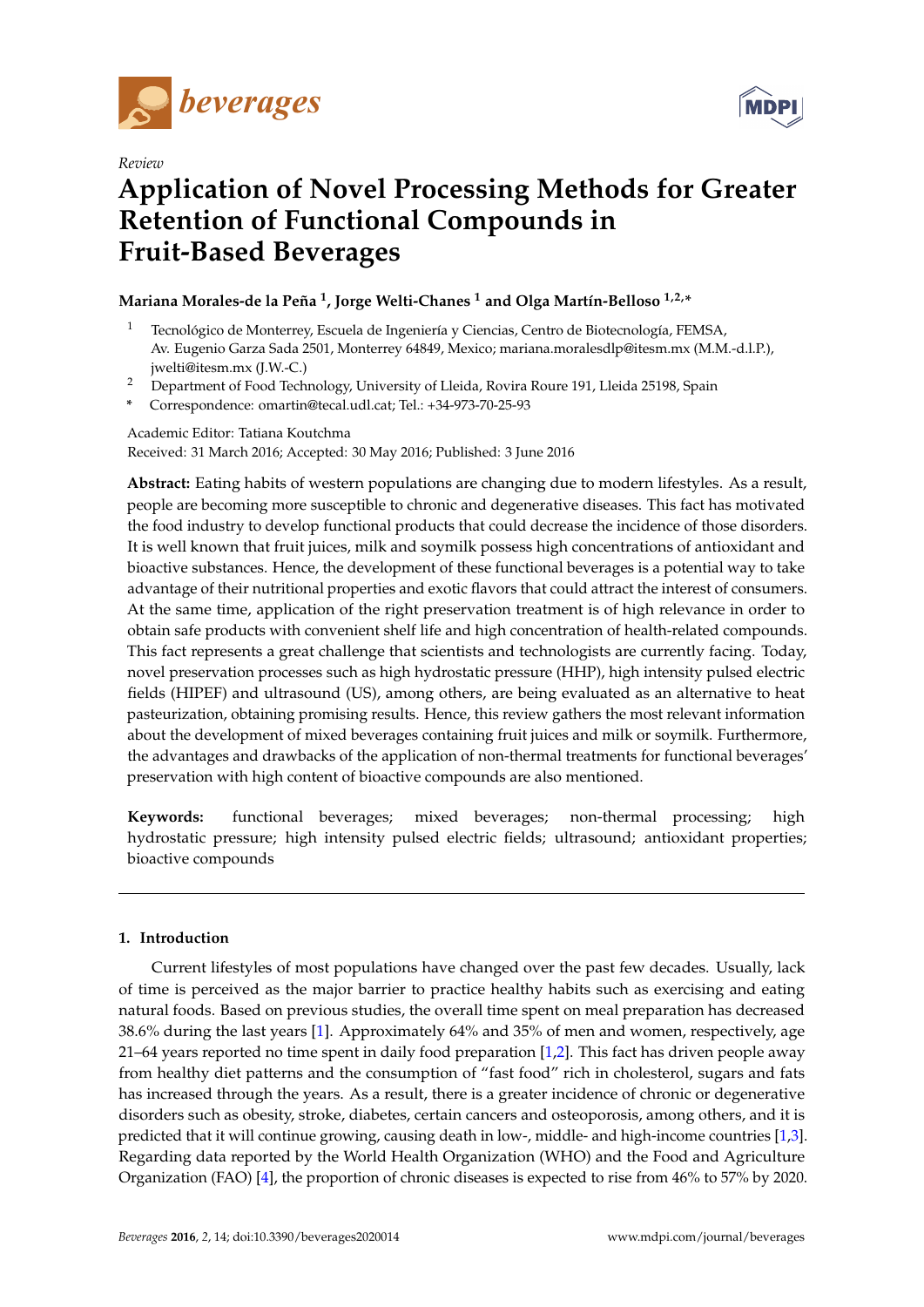Hence, immediate and effective actions, as well as a rapid change in lifestyle and eating habits, are necessary to demean this current situation.

It is well known that foods are composed of thousands of bioactive substances and antioxidant compounds that exert regulatory activities in human organisms beyond basic nutrition and can have beneficial effects on health [\[5](#page-7-4)[–7\]](#page-7-5). A continuous consumption of vitamins, phenolic acids, flavonoids, carotenoids, minerals, amino acids and fatty acids through different foods is highly associated with the reduced risk of chronic and degenerative diseases [\[8\]](#page-8-0). In this sense, scientists and technologists have been focused on the development of new easy-to-prepare or ready-to-eat products not only with a high concentration of these compounds, but with attractive sensory characteristics. Among these products, functional beverages are attracting consumers' attention, being perceived as healthy sources of hydration [\[9\]](#page-8-1). Pszczola [\[10\]](#page-8-2) and Sloan [\[11\]](#page-8-3) reported that the consumption of mixed fruit-based beverages has significantly increased in the last years, becoming one of the food industry sectors with the highest growth worldwide.

Thermal pasteurization is the most used method to obtain safe and shelf-stable beverages; however, the high temperatures achieved during processing usually cause detrimental effects on the desirable antioxidant properties and health related compounds [\[12\]](#page-8-4). At present, novel processing technologies such as high hydrostatic pressure (HHP), high intensity pulsed electric fields (HIPEF), ultrasound (US), ultraviolet light (UV), irradiation, and cold plasma, among others, are being applied or explored to process foods at low temperatures, avoiding the negative changes induced by heat. While most of these emerging technologies are being studied, others such as HHP, HIPEF and US have been deeply evaluated and, inclusively, have already being implemented at industrial levels. Through the last few years, different studies have demonstrated that these non-thermal treatments are gentle food preservation techniques capable of inactivating pathogen microorganisms and deteriorative microorganisms and enzymes, providing safe and fresh-like products with minimum changes to their nutritional, physicochemical and sensorial properties [\[13](#page-8-5)[,14\]](#page-8-6).

The objective of this contribution is to highlight the current developments of functional beverages containing fruit juices and milk or soymilk, and to identify the advantages and drawbacks related to the application of non-thermal treatments for beverage preservation with a higher retention of bioactive compounds.

## **2. Current Development of Functional Beverages: Fruit Smoothies and Mixed Beverages Containing Fruit Juices and Milk or Soymilk**

The development and optimization of beverage formulations are very important steps within the beverage innovation process, not only to boost their sensory acceptability, but also their nourishing properties. Fruit juices are great sources of health-related compounds with attractive flavors for all age groups, being perceived as healthy and refreshing products [\[9\]](#page-8-1). Hence, a large quantity of fruit-based beverages have appeared on the market during the last decades. According to Hughes [\[15\]](#page-8-7), fruit-based beverages represent one of the fastest growing areas in the global food industry, and, nowadays, nearly 60% of adults consume fruit juices.

Usually, commercialized fruit-based beverages contain a 12% minimum of fruit juice and often have sugar, citric acid and other ingredients [\[16\]](#page-8-8). However, since most consumers are currently requesting for minimal-processing products with clean labels, producers are highly motivated to create more natural and fresh-like beverages. In this sense, it has been observed that a mix of two or more fruits can result in beverages, commonly named "smoothies", with an elevated concentration of antioxidant substances, and particular flavor characteristics [\[17,](#page-8-9)[18\]](#page-8-10). Furthermore, the incorporation of other ingredients such as milk or soymilk provides a considerable concentration of different bioactive compounds that is able to enhance the functional properties of the blend, and, in some cases, improve its physicochemical characteristics, making it more attractive for consumers.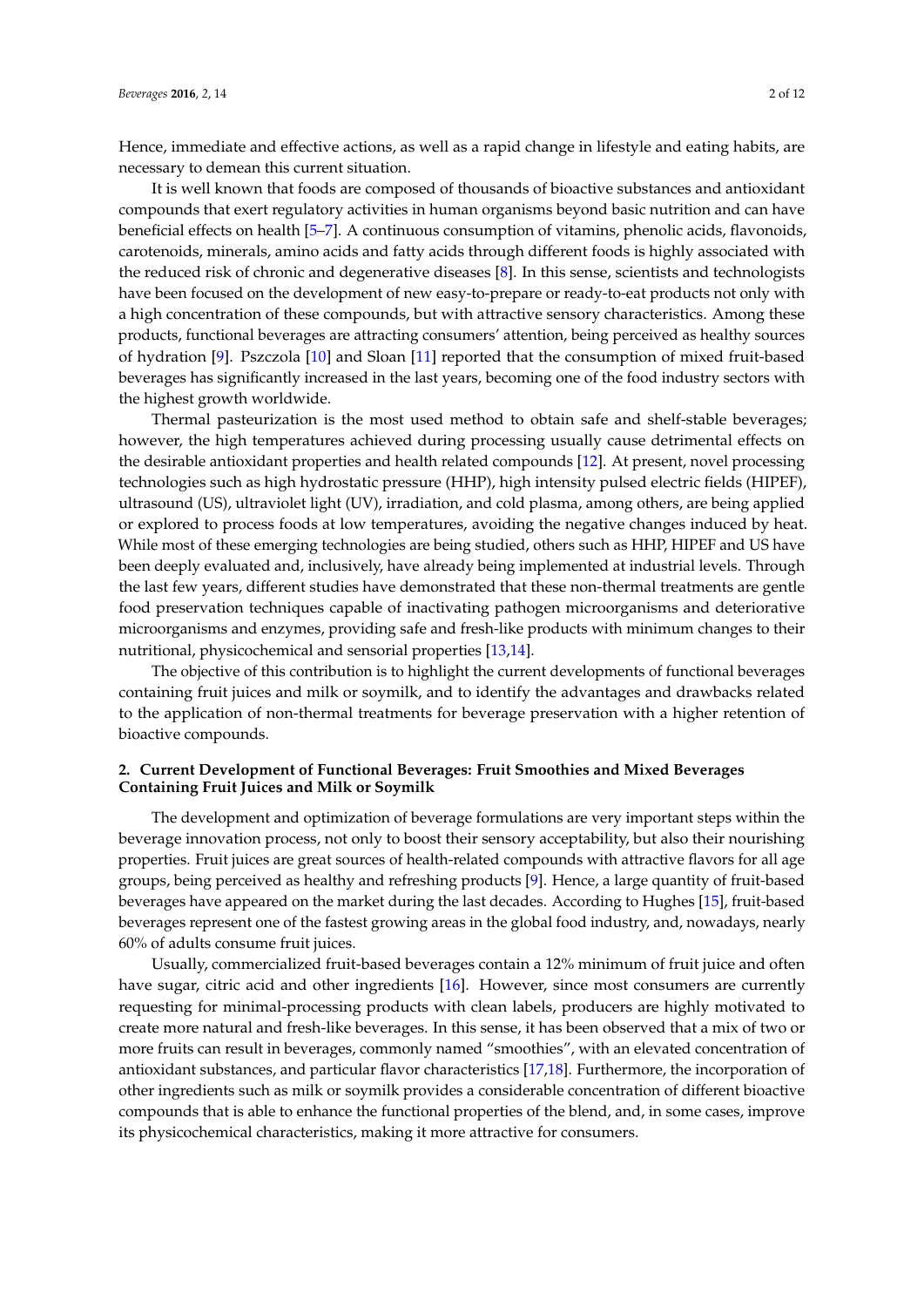#### *2.1. Smoothies*

Basically, the term "smoothie" has been used since the 70s, mainly in North America and United Kingdom; nonetheless, it was not until the 2000s that smoothies re-emerged as a part of the trend towards healthy eating habits. Their preparation is based on the usage of different fruits and/or vegetables which are processed to obtain juice, pulp or puree, and then mixed. They are characterized by an elevated nutrient concentration with low energy content [\[19\]](#page-8-11). Furthermore, their consumption supplies nearly the recommended dietary intake of vitamin C (100 mg/day) for adults [\[20\]](#page-8-12).

Although smoothies' production seems simple, finding the optimal combinations has being a great challenge for scientists and technologists. Through the years, various works have been conducted by different research groups around the globe, using all kinds of fruits from citrus, such as orange and lemon, up to exotic fruits like acerola and passion fruits. Namely, Kumar and Saraswathi [\[21\]](#page-8-13) performed an experimental design to maximize the sensory acceptability of a beverage containing mango, lemon and orange. Ten formulations were sensorially evaluated, and, as a result, a highly acceptable mixed beverage was prepared by combining orange (33%), mango (66%) and lemon (1%). Likewise, a mix of orange juice, which has high vitamin C content, with carrot juice that contains an elevated concentration of β-carotene, was proposed by Torregrosa *et al.* [\[22\]](#page-8-14), obtaining a stable mixed beverage rich in antioxidant compounds. Similarly, De Carvalho *et al.* [\[23\]](#page-8-15) blended cashew apple juice with coconut water and observed that the beverage had a high content of vitamin C and elevated levels of minerals such as sodium, potassium, phosphorus, chloride and magnesium coming from the coconut water. Recently, Gironés-Villaplana *et al.* [\[24](#page-8-16)[,25\]](#page-8-17) studied the phytochemical composition, antioxidant capacity and bioactive compound stability along the storage of different mixed drinks based on lemon juice and edible berries of exotic origin (maqui, açai, and blackthorn). According to their results, all of the formulated beverages showed high values of antioxidant capacity with strong stability of bioactive compounds during storage, being the lemon-maqui blend that with the highest antioxidant activity. De Sousa *et al.* [\[26\]](#page-8-18) prepared a tropical smoothie by mixing different fruits—cashew apple, papaya, guava, acerola fruit and passion fruit—and reported that the beverage was microbiologically stable, with high concentration of vitamin C and great sensorial acceptance, which suggested its potential for commercial distribution. In an interesting study, Jesen *et al.* [\[27\]](#page-8-19) studied the beneficial effects of consuming fruit-based beverages in human health. Authors observed that the continuous intake of a blend containing a mixture of fruit juices and berries increased the concentration of antioxidant compounds in the serum blood of consumers; these compounds are able to enter living cells and protect them from oxidative damage. According to Jesen *et al.* [\[27\]](#page-8-19), these effects might be attributed to the anthocyanins that mainly come from the berries. Recently, Swada *et al.* [\[28,](#page-8-20)[29\]](#page-8-21) reported that combining papaya and strawberry nectars could result in synergistic relationships between their different bioactive compounds such as ascorbic acid and carotenoids, as well as their antioxidant capacity. The authors demonstrated the benefits of blending fruit nectars, producing a superior product with maximum health benefits than either fruit processed individually.

#### *2.2. Fruit Juice-Milk and Fruit Juice-Soymilk Beverages*

Another successful development in the functional beverage sector is the addition of milk or soymilk to fruit juices to obtain mixed beverages with new sensorial attributes and bioactive compounds coming from milk or soymilk. On one hand, it is well known that milk is considered as the main source of calcium and conjugated linoleic acid in the human diet [\[30\]](#page-9-0). Furthermore, it contains a high concentration of proteins and fat soluble vitamins. On the other hand, soy is a rich source of essential amino acids and minerals, such as iron, magnesium and copper, as well as linoleic (omega-6) and alpha-linolenic (omega-3) acids [\[31–](#page-9-1)[33\]](#page-9-2). Additionally, soy contains many phenolic compounds and isoflavones that have important biological functions including antioxidant and anticarcinogenic properties [\[31\]](#page-9-1).

Taking in to account the nutrient profile of milk and soymilk and their numerous health-benefits, both products have been included as main ingredients in new mixed beverages containing one or more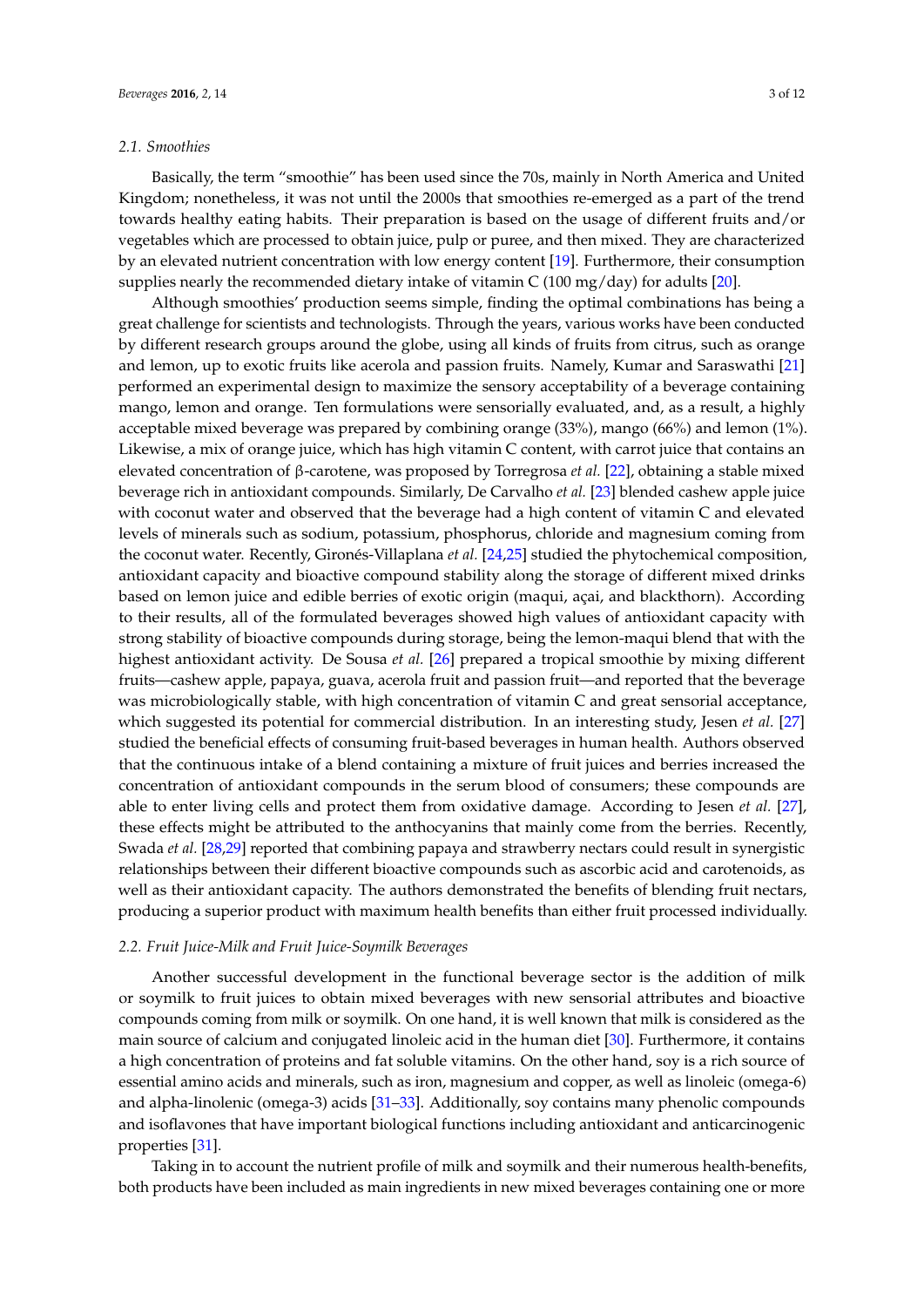fruit juices. Furthermore, in the case of soymilk, its beany, bitter, rancid and astringent taste can be masked with the fruit juice flavors. In this sense, fruit juice-milk and fruit juice-soymilk beverages are being well perceived by consumers, and they are becoming very popular in American and European markets at present [\[8\]](#page-8-0). As a result of the high success of these products, scientists and technologists are trying to innovate and find the best combinations in terms of bioactive compound content and flavor. At the same time, the maintenance of biological activity and physical properties stability (e.g., solubility) during processing and throughout the shelf -life of the final product are important aspects to be considered when blending these foodstuffs.

Today, different commercial beverages, based on blends of fruit juices and whole milk, skim milk or soymilk exist in the market. Zulueta *et al.* [\[8\]](#page-8-0) conducted a complete study evaluating the nutritional aspects of 17 fruit juice-milk beverages commercialized in Spain. Authors observed that the beverages contained approximately between 7% and 43% of different fruit juices and 3%–20% of milk or skim milk. The main contribution to the total antioxidant capacity of the beverages was provided by the vitamin C content, followed by phenolic compounds. Furthermore, they reported that, depending on the fruits used as raw material, each beverage possessed different contents of vitamin C and, consequently, different antioxidant capacity. Authors stated that lemon and orange were the fruits that provided the highest concentrations of vitamin C. Similarly, the isoflavone content and antioxidant capacity of different commercial soy beverages blended with fruit juices were evaluated by Rostagno *et al.* [\[34\]](#page-9-3) and Rau de Almedia *et al.* [\[35\]](#page-9-4). Authors agreed that there was a wide variation in the isoflavone concentration and antioxidant capacity among products, which mainly resulted from the different ingredients used in the beverages and the type of preservation process applied.

Regarding mixed beverages with whole or skim milk, Zulueta [\[36\]](#page-9-5) developed an orange juice-skim milk beverage as an alternative to traditional soft drinks. As reported by the authors, the final product containing 50% of pasteurized orange juice and 20% of ultra-pasteurized skim milk was an excellent source of vitamin C, vitamin A, phenolic compounds and fatty acids. Likewise, Salvia-Trujillo *et al.* [\[37\]](#page-9-6) observed that a mixed beverage containing a blend of orange, kiwi, pineapple and mango juices (75%) combined with whole or skim milk (17.5%) possessed high antioxidant capacity which was well-related with its content of vitamin C. In a different study, Afifi *et al.* [\[38\]](#page-9-7) evaluated the physicochemical changes during the processing of a spray-dried mixed beverage containing a blend of concentrated fruit juices (grape and peach—23%) and fresh or pasteurized whole milk (73%). The authors concluded that the presence of sugar, fat and protein components in a complex system may play an important role in the physical and chemical stability of such products. Furthermore, the beverage was found to be rich in health-related compounds, such as vitamin A, C, riboflavin, β-carotene, polyphenols, calcium, phosphorus, magnesium, and potassium. In addition, different studies carried out during the last decade agree that the addition of different fruit juices to soymilk helps to mask its beany flavor, resulting in greater consumer acceptance [\[33,](#page-9-2)[39](#page-9-8)[–41\]](#page-9-9) and, at the same time, improves the nutritional and therapeutic value of the final product [\[35,](#page-9-4)[41\]](#page-9-9). Potter *et al.* [\[40\]](#page-9-10) developed a blueberry-soy blend with 12% of blueberry juice and 2.8% of soy protein isolate. Their results demonstrated that the beverage was stable and with an important amount of anthocyanins. Similarly, a mixed beverage containing 50% of a fruit juice blend (orange, pineapple and kiwi juices) and 42.5% of pasteurized soymilk represented a great source of vitamin C, phenolic compounds and isoflavones, with high antioxidant capacity [\[42](#page-9-11)[,43\]](#page-9-12).

Overall, the fact of mixing fruit juices with milk or soymilk can effectively improve their nutritional value. Furthermore, by selecting the appropriate ingredients in the right proportions it may be possible to produce a final product with healthy attributes and adequate sensory characteristics. Nonetheless, despite the large number of mixed beverages currently available in the market, there is still a great challenge to develop new products rich in antioxidant and bioactive compounds that meet consumer requirements while dealing with modern lifestyles. In this way, the application of adequate preservation technologies is needed to prolong their shelf life without compromising their nutritional, sensory and fresh-like characteristics, while avoiding the use of chemical preservatives. Today,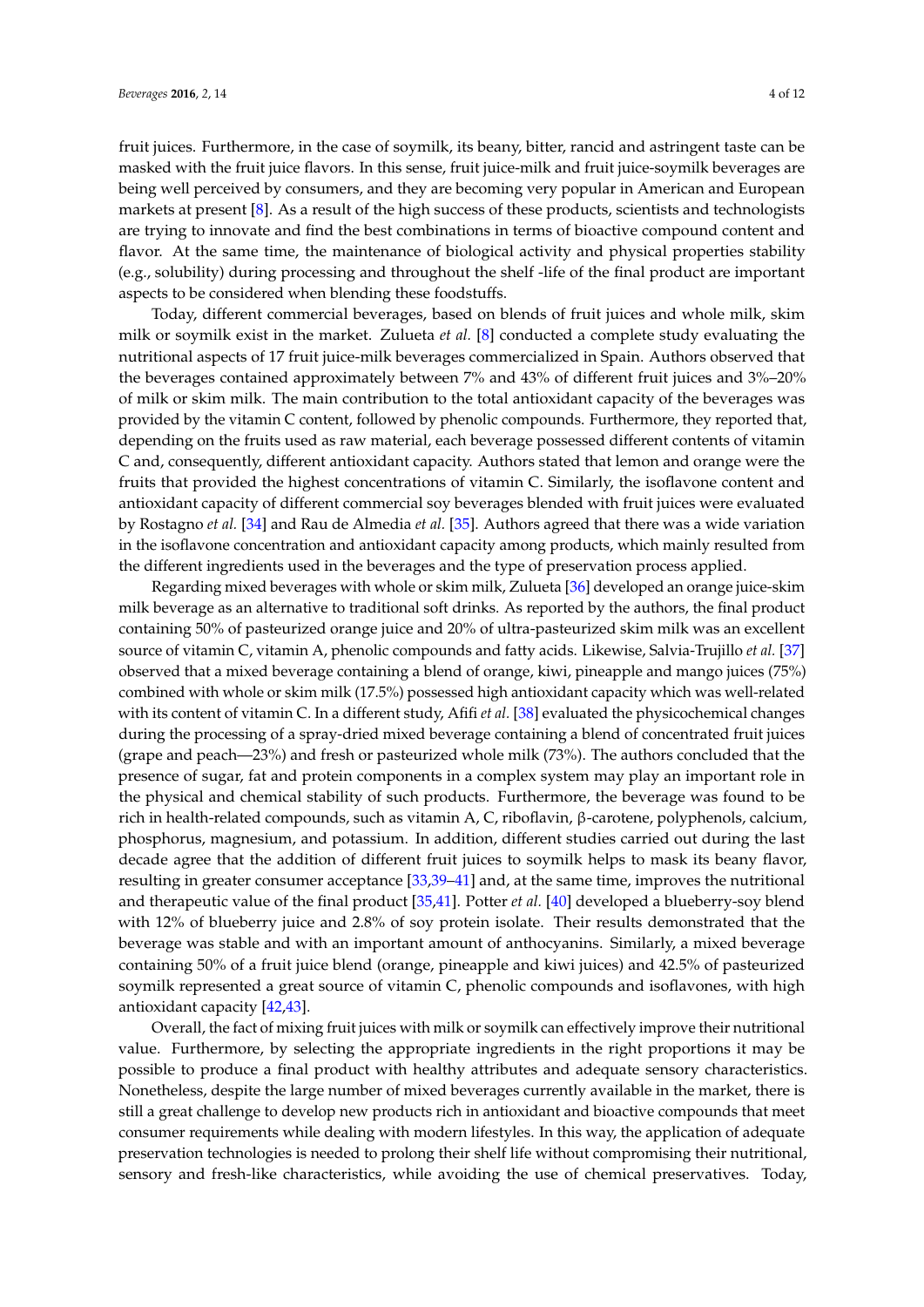thermal pasteurization is the most common treatment applied for functional beverage preservation; nevertheless, the high temperatures achieved during processing usually produce detrimental effects on their nutritive constituents. Therefore, non-thermal technologies have been studied during the last decades as an alternative to conventional treatments in order to obtain safe products with an elevated functional potential.

## **3. Application of Non-Thermal Technologies in Fruit-Based Beverages**

Thermal treatments, such as pasteurization and sterilization, are the processes commonly applied by the food industry for functional beverage preservation because of their ability to kill microorganisms and inactivate enzymes. On the one hand, sterilization implies the application of high temperature (135–150 °C) for short periods of time between 4 and 15 s [\[44\]](#page-9-13) to obtain safe products with extended shelf life (>2 years), which could be stored at ambient temperature. Pasteurization is defined as "mild heat treatment," which implies the application of temperatures between 90 and 99  $\degree$ C for 15–30 s [\[45\]](#page-9-14). Usually, this treatment better maintains product quality better than sterilization, but refrigeration storage is required.

Diverse studies have demonstrated, however, that the high temperatures achieved during both processes, sterilization and pasteurization, often lead to chemical and physical changes that affect sensorial properties and reduce the content or bioavailability of some nutrients [\[46–](#page-9-15)[50\]](#page-9-16). This fact represents a remarkable disadvantage for the food industry and is currently promoting the application of novel technologies not only to obtain high-quality foods with fresh-like characteristics, but also products with improved or even more novel functionalities [\[51\]](#page-10-0).

According to Morales-de la Peña *et al.* [\[52\]](#page-10-1), and Lado and Yousef [\[53\]](#page-10-2), non-thermal processes such as HHP, HIPEF, US, pulsed light, irradiation, oscillating magnetic fields and low temperature-plasma have been under development during the last decades and are considered to be more efficient to preserve better quality attributes in food products than heat treatments. Nevertheless, while some of them are still at a basic level of investigation, the application of HHP, HIPEF and US for food processing and preservation has become of considerable interest in food research and development; inclusively, HHP and HIPEF are currently used at a commercial level for beverage preservation.

In general, these emerging technologies are applied at ambient or moderate temperatures in order to eliminate pathogenic/spoilage microorganisms. Some of these techniques are inherently batch processes, while others are adaptable to continuous flow applications. Additionally, they are locally clean processes, and, therefore, appear to be more environmentally friendly than the traditional ones [\[54\]](#page-10-3). HHP is considered a non-thermal and additive-free processing in which products can be treated up to 600 MPa. According to Oey *et al.* [\[55\]](#page-10-4), different microorganisms and some enzymes can be inactivated by HHP with minimal effects on product quality and sensory properties. Due to its limited effect on the covalent bonds of low molecular mass compounds, such as vitamins and other phytochemicals, HHP-treated beverages have similar or even enhanced nutritional values than fresh products [\[56\]](#page-10-5). On the other hand, HIPEF processing is considered a feasible alternative or complementary process to heat pasteurization in the field of liquid foods such as functional beverages. Basically, when high electric fields (>20 kV/cm) are applied in pulse form to liquid products for short periods of time, several microorganisms and deteriorative enzymes are inactivated, with the advantage of retaining, or minimally modifying, sensorial, physicochemical, and health-promoting attributes of the final products [\[57](#page-10-6)[,58\]](#page-10-7). Likewise, US processing itself or in combination with heat and/or pressure is an effective treatment for microbial inactivation and phytochemical retention [\[59\]](#page-10-8). Fundamentally, US refers to the application of sound waves beyond the audible frequency range (>20 kHz). When US is transmitted in a liquid medium, its interaction with the liquid and dissolved gas leads to an exciting phenomenon known as acoustic cavitation [\[60\]](#page-10-9). By the regulation of power dissipation, treatment time, duty cycle, and temperature of the US treatment, the cavitation phenomena can maximize the microbial inactivation, diminishing the effects on quality and functional attributes of the treated products [\[46,](#page-9-15)[60–](#page-10-9)[62\]](#page-10-10).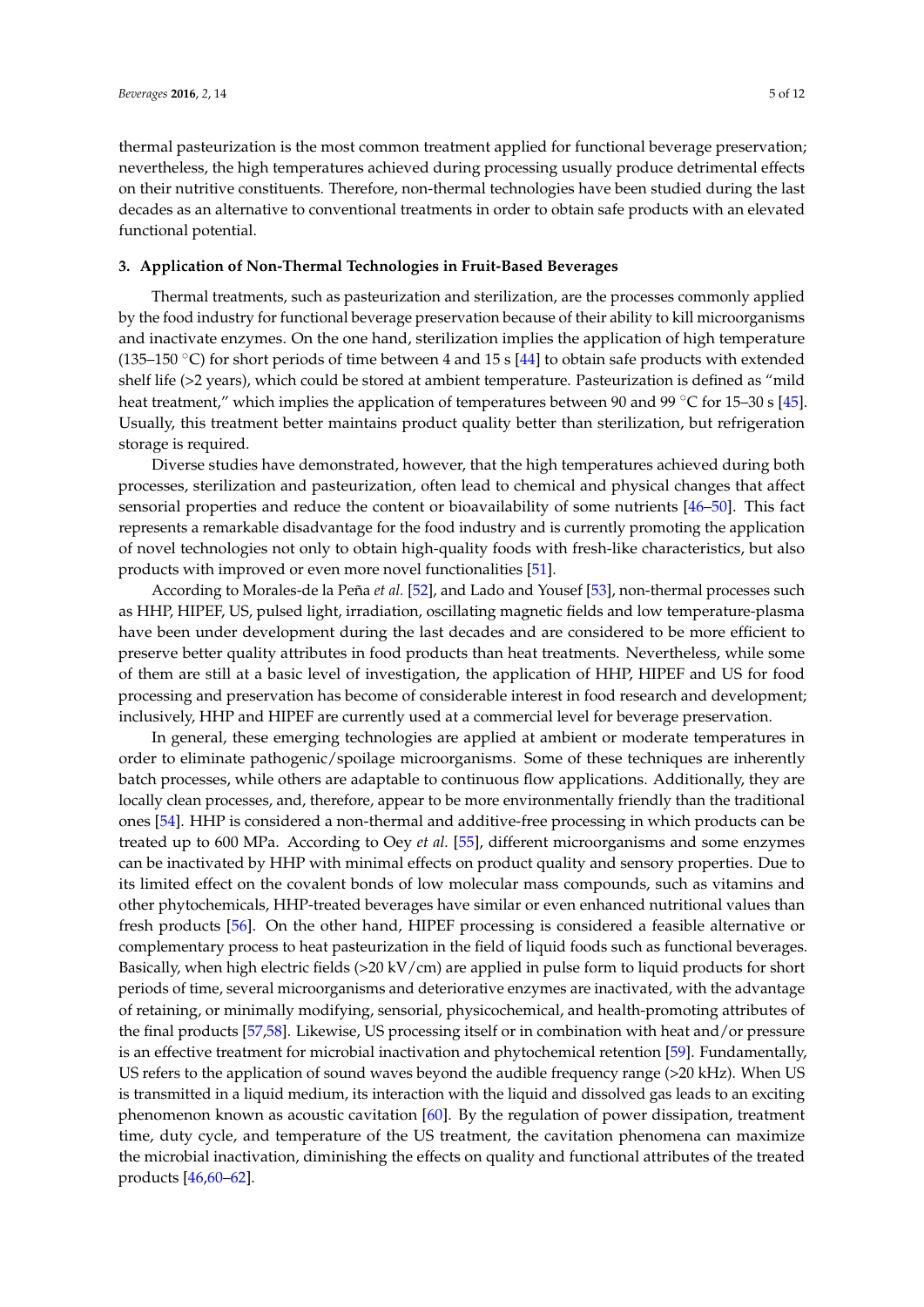Since most of the studies conducted with HHP, HIPEF and US have confirmed that these techniques are able to inactivate microorganisms and deteriorative enzymes at different levels to obtain safe and stable products, researchers are inquiring into the evaluation of the effects today of non-thermal treatments on nutraceutical compounds and antioxidant properties of different foods such as fruit juices, milk, soymilk and mixed beverages [\[13](#page-8-5)[,37,](#page-9-6)[42,](#page-9-11)[43,](#page-9-12)[56,](#page-10-5)[63–](#page-10-11)[68\]](#page-10-12). Most of these studies have been focused on the effects of HHP and HIPEF, while the application of US in these kinds of products is still at the basic level.

Among the health-related substances present in mixed beverages, vitamin C, phenolic compounds and carotenoids have been the most analyzed. Vitamin C is a thermolabile compound; thus, has been used as a key indicator for the retention of other vitamins during processing. Barba *et al.* [\[56\]](#page-10-5) evaluated the ascorbic acid concentration of a vegetable beverage containing tomato, green pepper, celery, onion, carrot, lemon and olive oil treated with HHP (100, 200, 300 and 400 MPa from 120 to 540 µs) and thermal pasteurization (90–98  $\degree$ C for 15 and 21 s). Obtained results indicated that ascorbic acid was better preserved by HHP than by thermal treatment. In two different studies, Carbonell-Capella *et al.* [\[64\]](#page-10-13) and Barba *et al.* [\[69\]](#page-10-14) developed a fruit smoothie and an orange juice-milk beverage, respectively, which were treated with HHP at different conditions of 300–500 MPa for 5–15 min [\[69\]](#page-10-14) and 100–400 MPa for 3, 5, 7 and 9 min [\[65\]](#page-10-15). Both research groups agreed that, immediately after HHP, the retention of ascorbic acid in both beverages was higher than 90%, regardless of the treatment applied. These data are well related with previous works in which the ascorbic acid concentration of fruit and vegetable juices was minimally affected by HHP at mild temperatures [\[70\]](#page-10-16). Similarly, HIPEF processing has been applied in different mixed beverages such as gazpacho, which is a cold vegetable soup containing tomato, cucumber, green pepper, onion, garlic and olive oil, with the aim to evaluate the vitamin C retention in the samples immediately after treatment [\[13\]](#page-8-5). In this study, the authors concluded that pulses in bipolar mode and lower electric field strength, treatment time, pulse frequency and width led to a product with a higher concentration of vitamin C (84.5%–97.1%). Likewise, Zulueta *et al.* [\[71\]](#page-11-0), Salvia-Trujillo *et al.* [\[37\]](#page-9-6), and Morales-de la Peña *et al.* [\[42\]](#page-9-11) reported that HIPEF treated orange juice-milk, fruit juice-milk and fruit juice-soymilk beverages, respectively, at different processing conditions, had a higher retention of vitamin C compared to the heat processed ones. In a recent study, Carbonell-Capella *et al.* [\[72\]](#page-11-1) compared the effects of HIPEF and US processing on ascorbic acid of a fruit juice blend (mango and papaya) sweetened with *Stevia rebaudiana*. They observed that US was the processing technique that better retained the ascorbic acid content of the beverage (84%–91%), followed by HIPEF (80%–83%). Authors reported that, in any case, higher energy inputs caused higher ascorbic acid losses, independently of the treatment applied, which may be caused by the increase in the temperature at high energy levels.

Phenolic compounds are commonly present in fruits and vegetables. The beneficial health-related effects of certain polyphenols or their potential antioxidant properties are of great importance to consumers [\[73](#page-11-2)[–75\]](#page-11-3). Hence, their retention in treated functional beverages is an important goal for scientists and technologists. Barba *et al.* [\[56\]](#page-10-5) reported that, after an HHP treatment (100 MPa/420 s) was applied to an orange juice-milk beverage, its content of phenolic compounds significantly increased (22%) in comparison with untreated samples. This effect may be related to a better extractability of some of the antioxidant components following HHP processing. Conversely, Keenan *et al.* [\[76\]](#page-11-4) reported that HHP (400 MPa/5 min) significantly reduced the phenolic content of a fruit smoothie. However, when these authors compared the amount of phenolic compounds in HHP and thermally treated smoothies, those samples treated with HHP retained a higher concentration of these compounds. Morales-de la Peña *et al.* [\[42\]](#page-9-11) observed that there were no significant differences in total phenolic concentration between untreated, HIPEF and thermally treated fruit juice-soymilk beverages immediately after processing. Nonetheless, during the storage, thermally treated beverages showed a significant decrease in the phenolic content after the third day, while those HIPEF processed remained with no significant changes. Conversely, when US treatment was applied in a fruit smoothie at different amplitude levels (24.4–61 µm) and processing times (3–10 min), it was observed that the total phenolic content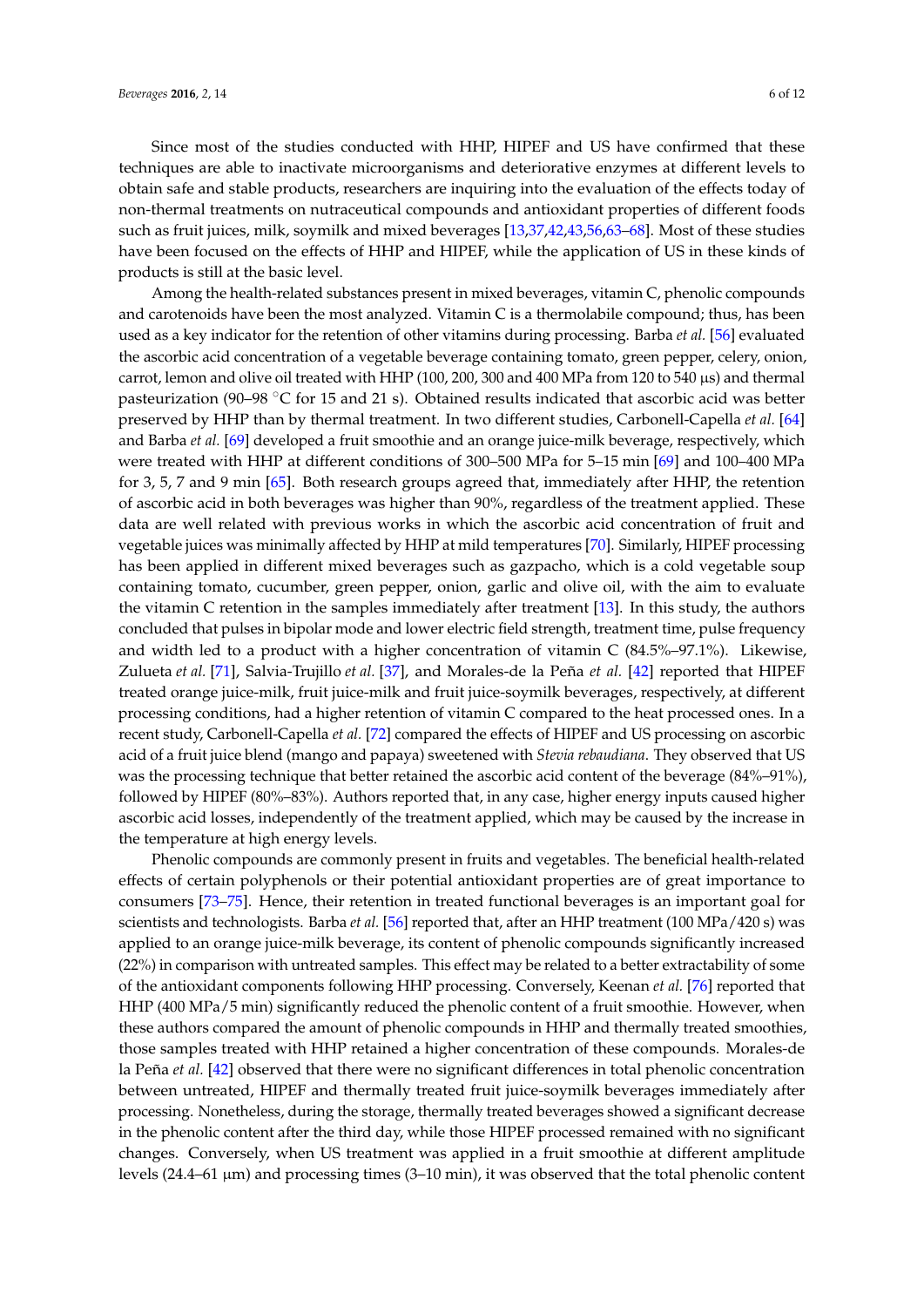decreased with the increase of amplitude levels [\[68\]](#page-10-12). These degradation trends during US processing may be related to the formation of free radicals that occur during sonication, resulting in a potential development of different oxidation pathways [\[77\]](#page-11-5). When Carbonell-Capella *et al.* [\[72\]](#page-11-1) compared the effects of HIPEF and US processing on phenolic compounds of a mango-papaya blended beverage, they reported that the concentration of these compounds after HIPEF processing was significantly higher than those of untreated samples. Authors stated that the extractability of total phenolic compounds may be increased by the release of the solutes into the solvent due to the irreversible pores in cell membranes formed by the effects of the electrical fields. However, when the US treatment was applied, insignificant differences were obtained when compared with untreated blended beverage, independently of the energy input applied.

Carotenoids are considered potent antioxidants, due to their pro-vitamin A activity and being free radical scavengers [\[78\]](#page-11-6). In addition, it has been reported that they modulate the pathogenesis of cancers and coronary hearth diseases [\[79](#page-11-7)[,80\]](#page-11-8). Hence, producers and scientists are interested in finding technologies able to preserve their concentration as high as possible in functional beverages. In this sense, a study conducted by Barba *et al.* [\[73\]](#page-11-2) demonstrated that there was a statistical significant increase (35%–47%) in total carotenoid content in orange juice-milk samples after different HHP (100–400 MPa) for 420 and 540 s in comparison with control samples. According to Butz *et al.* [\[81\]](#page-11-9), this increase may be due to the breakage of the intracellular vacuoles and the cell walls of the plant when pressures of 100 MPa are applied. Similarly, HIPEF processing (25, 30, 35 and 40 kV/cm from 30 to 340 µs) applied to an orange-carrot mixed juice caused a significant increase in the concentration of different carotenoids [\[63\]](#page-10-11). These authors reported an enhancement of carotenoid concentration by increasing the treatment time. Likewise, Carbonell-Capella *et al.* [\[72\]](#page-11-1) observed that after HIPEF processing was applied in a papaya-mango blended beverage, the total carotenoid content was significantly higher than in the untreated sample. This may be due to carotenoids being released or leaching from other minerals or solid substances into the juices as a result of the pulsed electric fields [\[82\]](#page-11-10). However, different observations were reported by Morales-de la Peña *et al.* [\[83\]](#page-11-11) who mentioned that the concentration of total carotenoids in fruit juice-soymilk beverages was significantly diminished  $(9.8\% - 18.4\%)$  immediately after HIPEF processing at 35 kV/cm during 800 and 1400  $\mu$ s. Nonetheless, these losses were lower than those observed after thermal pasteurization (25.9%). Regarding US treatment, it has been detected that carotenoid content in a papaya-mango blended beverage after sonication was significantly enhanced compared to the fresh beverage [\[72\]](#page-11-1). Differently from other technologies, higher treatment time of US led to a higher carotenoid content. A possible explanation for this increase may be related to the ability of US to enhance disruption of cell walls, which might have facilitated the release of bound carotenoid content, or the rupture of carotenoid-protein binding, thus facilitating the extractability of carotenoids.

Overall, all the studies mentioned above elucidate the great advantages of HHP, HIPEF and US as novel additive-free preservation technologies for functional beverages. Firstly, it has been proved that these processes can produce safe and stable beverages. Secondly, in most of the cases, the main bioactive compounds present in these products are well retained or inclusive their concentration increases. However, as it has been noted, the underlying principles and mechanisms that govern these changes are not yet fully understood; therefore, further investigation is still needed in order to define if biochemical, enzymatic or microbiological reactions might occur during processing, causing the retention, degradation or formation of health-related compounds in the final products. Furthermore, it is of high importance to highlight that the effects of each technology over bioactive compounds retention in treated beverages depend on different factors: (*i*) processing parameters; (*ii*) processing equipment; (*iii*) food matrices and; (*iv*) fruit ripeness and variety. In order to apply the optimal treatment and obtain functional beverages with an elevated concentration of health-related compounds, all of these factors should be considered depending on the selected technology. This information could open the doors for non-thermal technologies' applications in the food industry. In addition, studies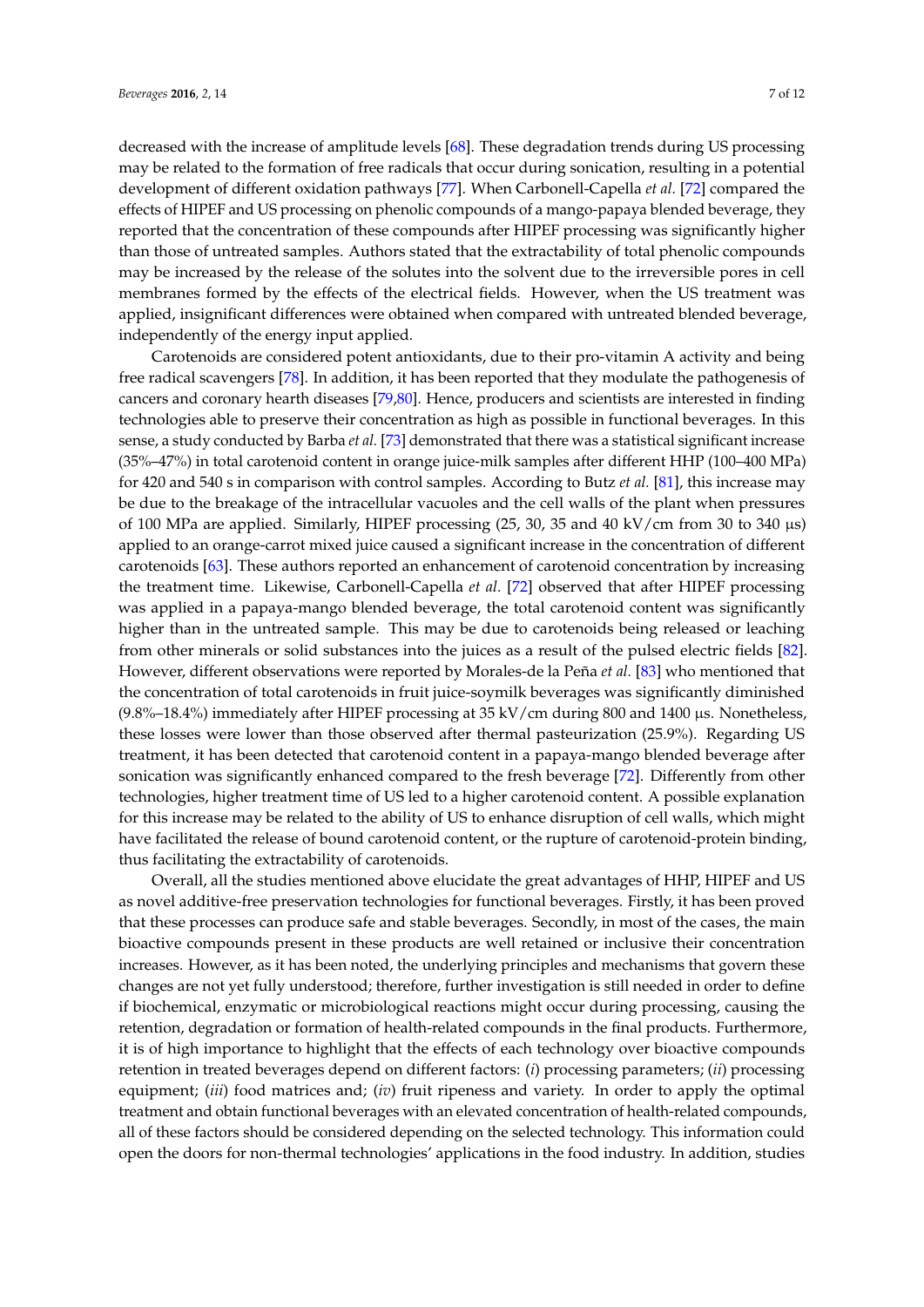focused on bioaccessibility and bioavailability are required to prove if the bioactive compounds present in treated fruit-based beverages can be well absorbed by the organisms, producing health benefits.

#### **4. Conclusions**

Functional beverages containing a blend of fruit juices, milk or soymilk, have been developed during the last few years in order to meet current consumer demands and provide them with an easy way of ingesting healthy foods. These products could be considered as excellent sources of nutrients and functional compounds to provide wellness and decrease the risk of chronic and degenerative diseases. Nonetheless, food manufacturers must seek to identify the optimal combination of ingredients in order to offer products with a high content of bioactive compounds, antioxidant capacity, and sensorial attributes of high quality. At the same time, food safety has to be achieved through preservation methods, making shelf life stable. Hence, novel technologies have been developed with great success. Today, these treatments are of specific interest to the food industry because they not only provide attractive alternatives to conventional methods such as sterilization and pasteurization, but also offer opportunities for obtaining nourishing beverages. Today, research into functional beverages should be directed towards: (*i*) identification of food ingredients with high content of antioxidant and bioactive compounds; (*ii*) developing technologies to ensure commercially stable products; (*iii*) assessing the effects of new processes on the products compared with traditional treatments; and (*iv*) demonstrating their efficacy in reducing the risk of chronic and degenerative diseases. Finally, in order to increase product acceptance among consumers, it is of high importance to provide comprehensive information related to the health benefits of these new foods.

**Acknowledgments:** Mariana Morales-de la Peña thanks the Tecnológico de Monterrey (México) for the postdoctoral Research Funds.

**Conflicts of Interest:** The authors declare no conflict of interest.

## **Abbreviations**

The following abbreviations are used in this manuscript:

| <b>HPP</b>   | high hydrostatic pressure             |
|--------------|---------------------------------------|
| <b>HIPEF</b> | high intensity pulsed electric fields |
| US.          | Ultrasound                            |
| TCC.         | total carotenoid content              |

## **References**

- <span id="page-7-0"></span>1. Jabs, J.; Devine, C.M. Time scarcity and food choices: An overview. *Appetite* **2006**, *47*, 196–204. [\[CrossRef\]](http://dx.doi.org/10.1016/j.appet.2006.02.014) [\[PubMed\]](http://www.ncbi.nlm.nih.gov/pubmed/16698116)
- <span id="page-7-1"></span>2. Sayer, L.C. Time Use, Gender and Inequality: Differences in Men's and Women's Market, Nonmarket, and Leisure Time. Ph.D. Thesis, University of Maryland, Colege Park, MD, USA, 2001.
- <span id="page-7-2"></span>3. Granato, D.; Branco, G.F.; Cruz, A.G.; Faria, J.D.A.F.; Shah, N.P. Probiotic dairy products as functional foods. *Compr. Rev. Food Sci. Food Saf.* **2010**, *9*, 455–470. [\[CrossRef\]](http://dx.doi.org/10.1111/j.1541-4337.2010.00120.x)
- <span id="page-7-3"></span>4. WHO/FAO. *Diet, Nutrition and the Prevention of Chronic Diseases: Report of a Joint WHO/FAO*; WHO/FAO: Geneva, Switzerland, 2004.
- <span id="page-7-4"></span>5. Prado, F.C.; Parada, J.L.; Pandey, A.; Soccol, C.R. Trends in non-dairy probiotic beverages. *Food Res. Int.* **2008**, *41*, 111–123. [\[CrossRef\]](http://dx.doi.org/10.1016/j.foodres.2007.10.010)
- 6. Meisel, H. Bioactive peptides from milk proteins: A perspective for consumers and producers. *Aust. J. Dairy Technol.* **2001**, *56*, 83–91.
- <span id="page-7-5"></span>7. Minervini, F.; Algaron, F.; Rizzello, C.G.; Fox, P.F.; Monet Vand Gobbetti, M. Angiotensin I-converting enzyme inhibitory and antibacterial peptides from Lactobacillus helveticus PR4 proteinase hydrolyzed caseins of milk from six species. *Appl. Environ. Microbiol.* **2003**, *69*, 5297–5305. [\[CrossRef\]](http://dx.doi.org/10.1128/AEM.69.9.5297-5305.2003) [\[PubMed\]](http://www.ncbi.nlm.nih.gov/pubmed/12957917)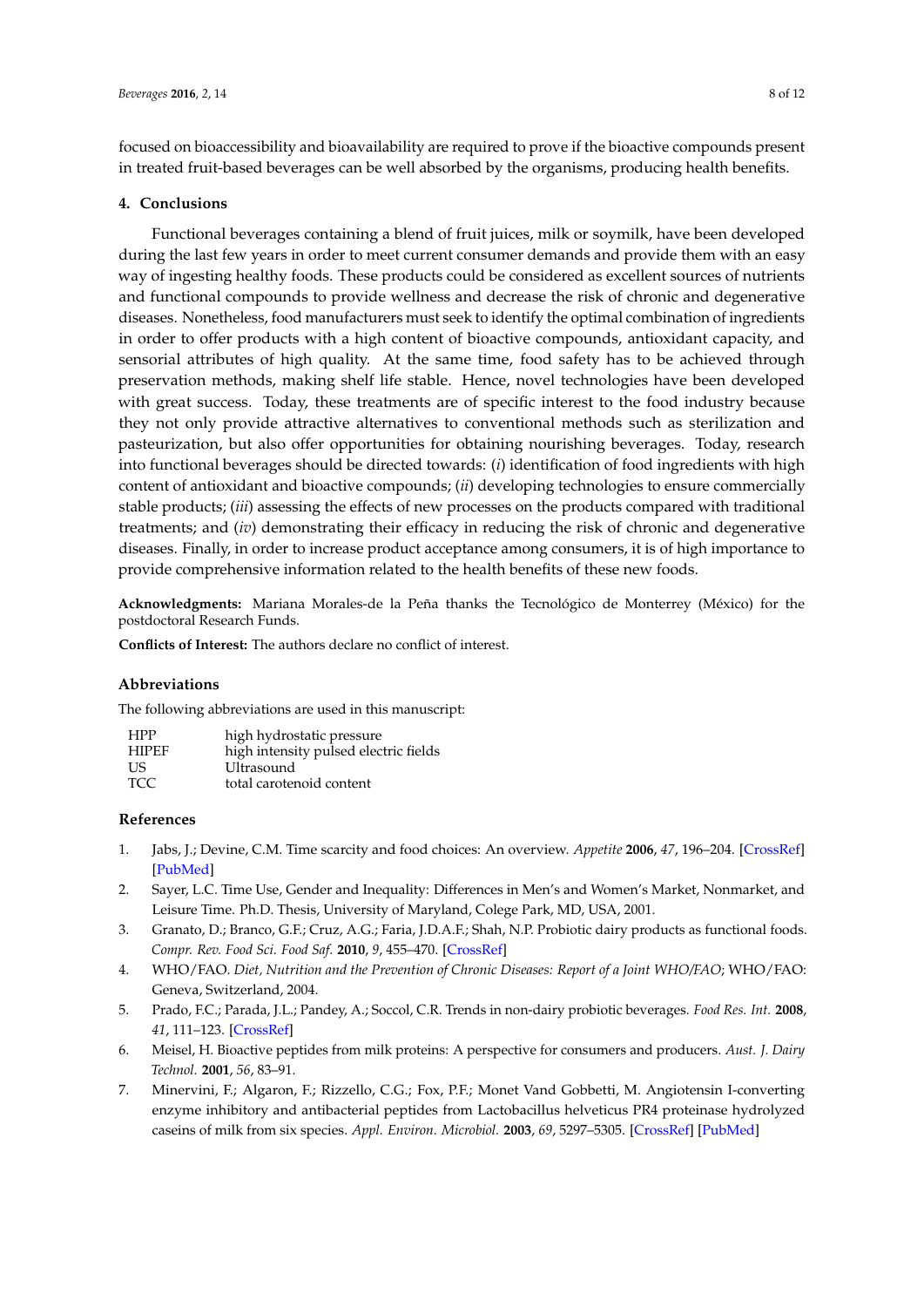- <span id="page-8-0"></span>8. Zulueta, A.; Esteve, M.J.; Frasquet, I.; Frígola, A. Vitamin C, vitamin A, phenolic compounds and total antioxidant capacity of new fruit juice and skim milk mixture beverages marketed in Spain. *Food Chem.* **2007**, *103*, 1365–1374.
- <span id="page-8-1"></span>9. Tuorila, H.; Cardello, A.V. Consumer response to an off-flavour in juice in the presence of specific health claims. *Food Qual. Preference* **2002**, *13*, 561–569. [\[CrossRef\]](http://dx.doi.org/10.1016/S0950-3293(01)00076-3)
- <span id="page-8-2"></span>10. Pzczola, D. Making fortification functional. *Food Technol.* **2005**, *59*, 44–61.
- <span id="page-8-3"></span>11. Sloan, A.E. Top 10 global food trends. *Food Technol.* **2005**, *59*, 20–32.
- <span id="page-8-4"></span>12. Plaza, L.; Sánchez-Moreno, C.; Elez-Martínez, P.; de Ancos, B.; Martín-Belloso, O.; Cano, M.P. Effect of refrigerated storage on vitamin C and antioxidant activity of orange juice processes by high-pressure or pulsed electric fields with regard to low pasteurization. *Eur. Food Res. Technol.* **2006**, *223*, 487–493. [\[CrossRef\]](http://dx.doi.org/10.1007/s00217-005-0228-2)
- <span id="page-8-5"></span>13. Elez-Martínez, P.; Martín-Belloso, O. Effects of high intensity pulsed electric field processing conditions on vitamin C and antioxidant capacity of orange juice and gazpacho, a cold vegetable soup. *Food Chem.* **2007**, *102*, 201–209. [\[CrossRef\]](http://dx.doi.org/10.1016/j.foodchem.2006.04.048)
- <span id="page-8-6"></span>14. Soliva-Fortuny, R.; Balasa, A.; Knorr, D.; Martín-Belloso, O. Effects of pulsed electric fields on bioactive compounds in foods: A review. *Trends Food Sci. Technol.* **2009**, *20*, 544–556. [\[CrossRef\]](http://dx.doi.org/10.1016/j.tifs.2009.07.003)
- <span id="page-8-7"></span>15. Hughes, K. Functional foods. Back to the future. *Prep. Foods* **2001**, *170*, 35–36.
- <span id="page-8-8"></span>16. European Commission. Regulation (EC) No. 1333/2008 of the European Parliament and of the Council of 16 December 2008 on food additives. *Off. J. Eur. Union* **2008**, *L354*, 16.
- <span id="page-8-9"></span>17. Akinwal, T.O. Cashew apple juice: Its use in fortifiying the nutritional quality of some tropical fruits. *Eur. Food Res. Technol.* **2000**, *211*, 205–207. [\[CrossRef\]](http://dx.doi.org/10.1007/s002170050024)
- <span id="page-8-10"></span>18. Jain, S.K.; Khurdiya, D.S. Vitamin C enrichment of fruit juice based ready-to-serve beverages through blending of Indian gooseberry (*Emblica officinalis Gaertn*) juice. *Plant Food Hum. Nutr.* **2004**, *59*, 63–66. [\[CrossRef\]](http://dx.doi.org/10.1007/s11130-004-0019-0)
- <span id="page-8-11"></span>19. Watzl, B. Smoothies—Wellness aus der Flasche? *Ernährungsumschau* **2008**, *6*, 352–353.
- <span id="page-8-12"></span>20. Müller, L.; Gnoyke, S.; Popken, A.M.; Böhm, V. Antioxidant capacity and related parameters of different fruit formulations. *LWT Food Sci. Technol.* **2010**, *43*, 992–999. [\[CrossRef\]](http://dx.doi.org/10.1016/j.lwt.2010.02.004)
- <span id="page-8-13"></span>21. Kumar, S.B.; Ravi, R.; Saraswathi, G. Optimization of Fruit Punch Using Mixture Design. *J. Food Sci.* **2010**, *75*, S1–S7. [\[CrossRef\]](http://dx.doi.org/10.1111/j.1750-3841.2009.01379.x) [\[PubMed\]](http://www.ncbi.nlm.nih.gov/pubmed/20492197)
- <span id="page-8-14"></span>22. Torregrosa, F.; Esteve, M.J.; Frígola, A.; Cortés, S. Ascorbic acid stability during refrigerated storage of orange–carrot juice treated by high pulsed electric field and comparison with pasteurized juice. *J. Food Eng.* **2006**, *73*, 339–345. [\[CrossRef\]](http://dx.doi.org/10.1016/j.jfoodeng.2005.01.034)
- <span id="page-8-15"></span>23. De Carvalho, J.M.; Maia, G.A.; de Figueiredo, R.W.; de Brito, E.S.; Rodrigues, S. Development of a blended nonalcoholic beverage composed of coconut water and cashew apple juice containing caffeine. *J. Food Qual.* **2007**, *30*, 664–681. [\[CrossRef\]](http://dx.doi.org/10.1111/j.1745-4557.2007.00149.x)
- <span id="page-8-16"></span>24. Gironés-Villaplana, A.; Mena, P.; García-Viguera, C.; Moreno, D.A. A novel beverage rich in antioxidant phenolics: Maqui berry (*Aristotelia chilensis*) and lemon juice. *LWT Food Sci. Technol.* **2012**, *47*, 279–286. [\[CrossRef\]](http://dx.doi.org/10.1016/j.lwt.2012.01.020)
- <span id="page-8-17"></span>25. Gironés-Villaplana, A.; Valentão, P.; Moreno, D.A.; Ferreres, F.; García-Viguera, C.; Andrade, P.B. New beverages of lemon juice enriched with exotic berries Maqui, Açai, and Blackthorn: Bioactive components and *in vitro* biological properties. *J. Agric. Food Chem.* **2012**, *60*, 6571–6580. [\[CrossRef\]](http://dx.doi.org/10.1021/jf300873k) [\[PubMed\]](http://www.ncbi.nlm.nih.gov/pubmed/22642537)
- <span id="page-8-18"></span>26. De Sousa, P.H.M.; Maia, G.A.; de Azeredo, H.M.C.; Ramos, A.M.; de Figueiredo, R.W. Storage stability of a tropical fruit (cashew apple, acerola, papaya, guava and passion fruit) mixed nectar added caffeine. *Int. J. Food Sci. Technol.* **2010**, *45*, 2162–2166. [\[CrossRef\]](http://dx.doi.org/10.1111/j.1365-2621.2010.02383.x)
- <span id="page-8-19"></span>27. Jensen, G.S.; Wu, X.; Patterson, K.M.; Barnes, J.; Carter, S.G.; Scherwitz, L.; Beaman, R.; Endres, J.R.; Schauss, A.G. *In vitro* and *in vivo* antioxidant and anti-inflammatory capacities of an antioxidant-rich fruit and berry juice blend. Results of a pilot and randomized, double-blinded, placebo-controlled, crossover study. *J. Agric. Food Chem.* **2008**, *56*, 8326–8333. [\[CrossRef\]](http://dx.doi.org/10.1021/jf8016157) [\[PubMed\]](http://www.ncbi.nlm.nih.gov/pubmed/18717569)
- <span id="page-8-20"></span>28. Swada, J.G.; Keeley, C.J.; Mohammad, A.G.; Engeseth, N.J. Synergistic potential of papaya and strawberry nectar blends focused on specific nutrients and antioxidants using alternative thermal and non-thermal processing techniques. *Food Chem.* **2016**, *199*, 87–95. [\[CrossRef\]](http://dx.doi.org/10.1016/j.foodchem.2015.11.087) [\[PubMed\]](http://www.ncbi.nlm.nih.gov/pubmed/26775948)
- <span id="page-8-21"></span>29. Swada, J.G.; Keeley, C.J.; Mohammad, A.G.; Engeseth, N.J. Relationship between pulp structure breakdown and nutritional value of papaya (*Carica papaya*) and strawberry (*Fragaria* x *ananassa*) nectars using alternative thermal and non-thermal processing techniques. *J. Food Sci. Agric.* **2015**, *96*, 2514–2523. [\[CrossRef\]](http://dx.doi.org/10.1002/jsfa.7372) [\[PubMed\]](http://www.ncbi.nlm.nih.gov/pubmed/26250848)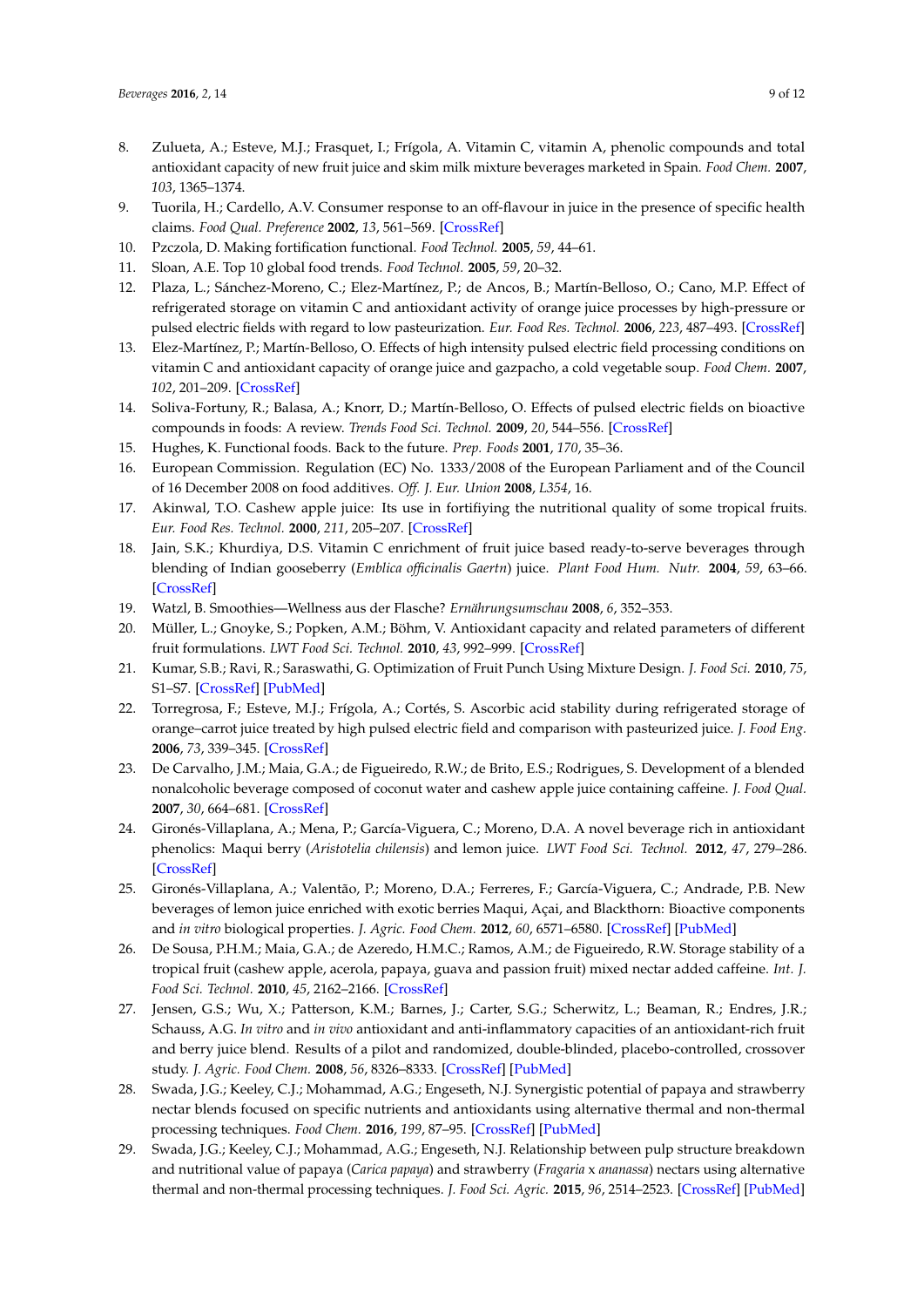- <span id="page-9-0"></span>30. Givens, D.I.; Kliem, K.E. Improving the nutritional quality of milk. In *Functional and Speciality Beverage Technology*; Paquin, P., Ed.; CRC Press: Boca Raton, FL, USA, 2009; pp. 135–169.
- <span id="page-9-1"></span>31. Amigo-Benavent, M.; Silván, J.M.; Moreno, F.J.; Villamiel, M.; del Castillo, M.D. Protein quality, antigenicity, and antioxidant activity of soy-based foodstuffs. *J. Agric. Food Chem.* **2008**, *56*, 6498–6505. [\[CrossRef\]](http://dx.doi.org/10.1021/jf800697n) [\[PubMed\]](http://www.ncbi.nlm.nih.gov/pubmed/18620400)
- 32. Paulsen, P.V. Isolated soy protein usage in beverages. In *Functional and Speciality Beverage Technology*; Paquin, P., Ed.; CRC Press: Boca Raton, FL, USA, 2009; pp. 318–345.
- <span id="page-9-2"></span>33. Oliveira, M.A.; Moura, M.; Godoy, R.; Nele, M.; Delizia, R.; Vendramini, A.L. Development of an acai-soymilk beverage: Characterization and consumer acceptance. *Braz. J. Food Technol.* **2010**, *13*, 306–312. [\[CrossRef\]](http://dx.doi.org/10.4260/BJFT2010130400041)
- <span id="page-9-3"></span>34. Rostagno, M.A.; Palma, M.; Barroso, C.G. Ultrasound-assisted extraction of isoflavones from soy beverages blended with fruit juices. *Anal. Chem. Acta* **2007**, *597*, 265–272. [\[CrossRef\]](http://dx.doi.org/10.1016/j.aca.2007.07.006) [\[PubMed\]](http://www.ncbi.nlm.nih.gov/pubmed/17683738)
- <span id="page-9-4"></span>35. Rau De Almeida Callou, K.; Sadigov, S.; Lajolo, F.M.; Genovese, M.I. Isoflavones and antioxidant capacity of commercial soy-based beverages: Effect of storage. *J. Agric. Food Chem.* **2010**, *58*, 4284–4291. [\[CrossRef\]](http://dx.doi.org/10.1021/jf904130z) [\[PubMed\]](http://www.ncbi.nlm.nih.gov/pubmed/20199084)
- <span id="page-9-5"></span>36. Zulueta, A. Changes in Bioactive and Antioxidant Compounds of a Juice-Soymilk Beverage Treated by Nonthermal Technologies. Ph.D. Thesis, University of Valencia, Valencia, Spain, 2009.
- <span id="page-9-6"></span>37. Salvia-Trujillo, L.; Morales-de la Peña, M.; Rojas-Graü, M.A.; Martín-Belloso, O. Changes in water-soluble vitamins and antioxidant capacity of fruit juice-milk beverages as affected by high-intensity pulsed electric fields (HIPEF) or heat during chilled storage. *J. Agric. Food Chem.* **2011**, *59*, 10034–10043. [\[CrossRef\]](http://dx.doi.org/10.1021/jf2011497) [\[PubMed\]](http://www.ncbi.nlm.nih.gov/pubmed/21846104)
- <span id="page-9-7"></span>38. Afifi, H.S.; Abu Shelaibi, A.A.; Laleye, L.C.; Ismail, I.A. Measurement of thermal characteristics of spray-dried milk and juice blend. *Int. J. Food Sci. Nutr.* **2009**, *60*, 89–98. [\[CrossRef\]](http://dx.doi.org/10.1080/09637480802595526) [\[PubMed\]](http://www.ncbi.nlm.nih.gov/pubmed/19468952)
- <span id="page-9-8"></span>39. Valim, M.F.; Rossi, E.A.; Silva, R.S.F.; Borsato, D. Sensory Acceptance of a Functional Beverage Based on Orange Juice and Soymilk. Braz. *J. Food Technol.* **2003**, *6*, 153–156.
- <span id="page-9-10"></span>40. Potter, R.M.; Dougherty, M.P.; Halteman, W.A.; Camire, M.E. Characteristics of wild blueberry-soy beverages. *LWT Food Sci. Technol.* **2007**, *40*, 807–814. [\[CrossRef\]](http://dx.doi.org/10.1016/j.lwt.2006.04.006)
- <span id="page-9-9"></span>41. Sakhale, B.; Pawar, V.N.; Ranveer, R.C. Studies on development of soymilk based mango RTS beverage. *Electron. J. Environ. Agric. Food Chem.* **2012**, *11*, 523–528.
- <span id="page-9-11"></span>42. Morales-de la Peña, M.; Salvia-Trujillo, L.; Rojas-Graü, M.A.; Martín-Belloso, O. Impact of high intensity pulsed electric field on antioxidant properties and quality parameters of a fruit juice-soymilk beverage in chilled storage. *LWT Food Sci. Technol.* **2010**, *43*, 872–881. [\[CrossRef\]](http://dx.doi.org/10.1016/j.lwt.2010.01.015)
- <span id="page-9-12"></span>43. Morales-de la Peña, M.; Salvia-Trujillo, L.; Rojas-Graü, M.A.; Martín-Belloso, O. Isoflavone profile of a high intensity pulsed electric field or thermally treated fruit juice-soymilk beverage stored under refrigeration. *Innov. Food Sci. Emerg. Technol.* **2010**, *11*, 604–610. [\[CrossRef\]](http://dx.doi.org/10.1016/j.ifset.2010.08.005)
- <span id="page-9-13"></span>44. Bello, J. *Ciencia Bromatológica: Principios Generales de los Alimentos*; Diaz de Santos, S.A.: A Coruña, Spain, 2000.
- <span id="page-9-14"></span>45. Braddock, R.J. Single strength orange juices and concentrate. In *Handbook of Citrus by-Products and Processing Technology*; Wiley, J., Ed.; Wiley: New York, NY, USA, 1999; pp. 53–83.
- <span id="page-9-15"></span>46. Soria, A.C.; Villamiel, M. Effect of Ultrasound on the technological properties and bioactive of food: A review. *Trends Food Sci. Technol.* **2010**, *21*, 323–331. [\[CrossRef\]](http://dx.doi.org/10.1016/j.tifs.2010.04.003)
- 47. Rodrigo, D.; Zuñiga, M.; Rivas, A.; Martı´nez, A.; Notermans, S. Microbiological aspects: Adaptation potential. In *Food Preservation by Pulsed Electric Fields: From Research to Application*; Notermans, S., de Haan, S.W.H., Lelieveld, H.L.M., Eds.; Woodhead Publishing: Cambridge, UK, 2007.
- 48. Odriozola-Serrano, I.; Soliva-Fortuny, R.; Martín-Belloso, O. Changes on health related compounds throughout cold storage of tomato juice stabilized by thermal or high intenisty pulsed electric field treatments. *Innov. Food Sci. Emerg. Technol.* **2008**, *9*, 272–279. [\[CrossRef\]](http://dx.doi.org/10.1016/j.ifset.2007.07.009)
- 49. Elez-Martínez, P.; Aguiló-Aguayo, I.; Martín-Belloso, O. Inactivation of orange juice peroxidase by high-intensity pulsed electric fields as influenced by processing parameters. *J. Food Sci. Agric.* **2006**, *86*, 71–81. [\[CrossRef\]](http://dx.doi.org/10.1002/jsfa.2306)
- <span id="page-9-16"></span>50. Sánchez-Moreno, C.; Cano, M.P.; de Ancos, B.; Plaza, L.; Olmedilla, B.; Granado, F.; Elez-Martínez, P.; Martín-Belloso, O.; Martín, A. Intake of Mediterranean vegetable soup treated by pulsed electric fields plasma vitamin C and antioxidant biomarkers in humans. *Int. J. Food Sci. Nutr.* **2005**, *56*, 115–124. [\[CrossRef\]](http://dx.doi.org/10.1080/09637480500081811) [\[PubMed\]](http://www.ncbi.nlm.nih.gov/pubmed/16019321)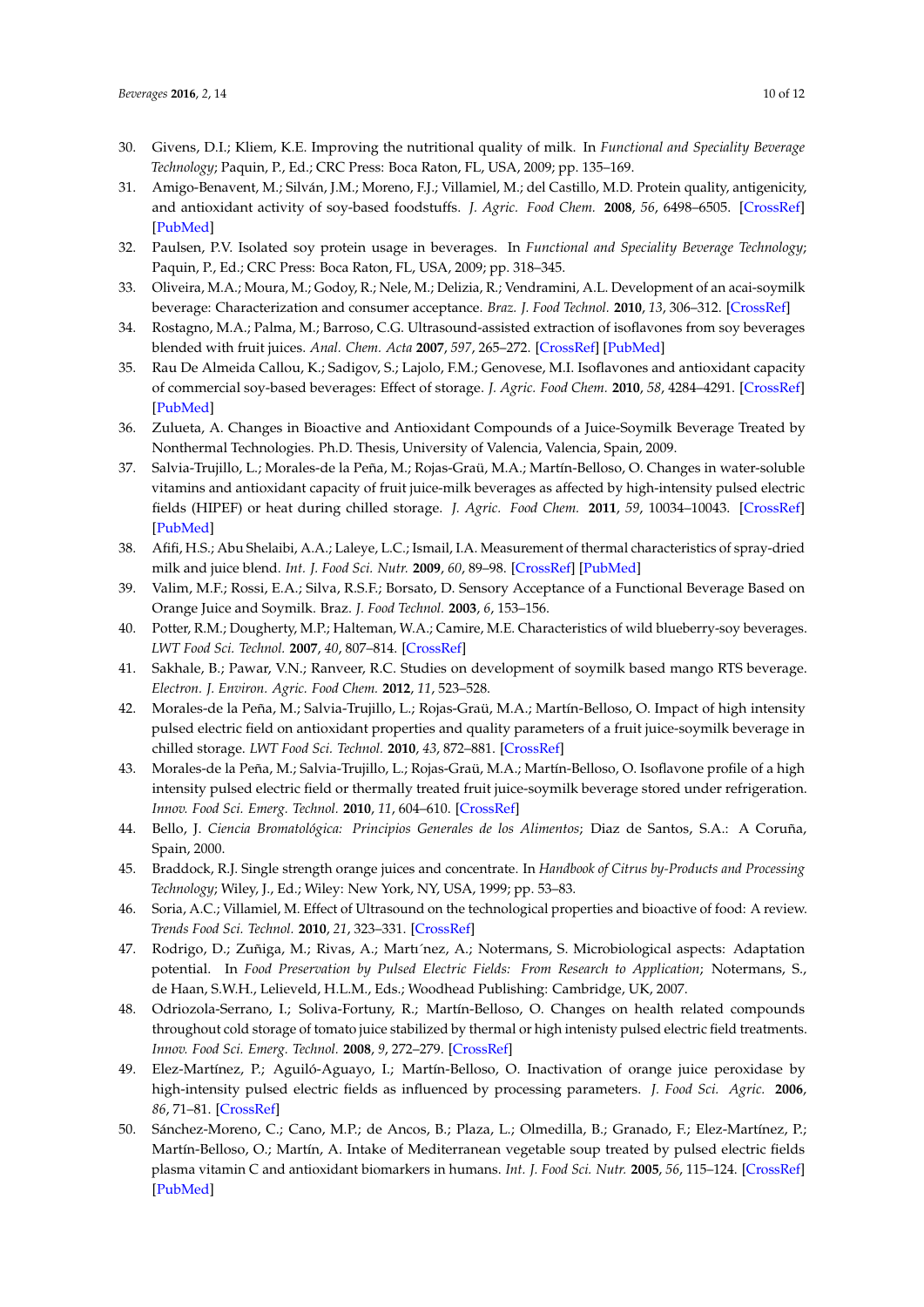- <span id="page-10-0"></span>51. Ashokkumar, M.; Sunartio, D.; Kentish, S.; Mawson, R.; Simons, L.; Vilkhu, K.; Versteeg, C. Modification of food ingredients by ultrasound to improve functionality: A preliminary study on a model system. *Innov. Food Sci. Emerg. Technol.* **2008**, *9*, 155–160. [\[CrossRef\]](http://dx.doi.org/10.1016/j.ifset.2007.05.005)
- <span id="page-10-1"></span>52. Morales-de la Peña, M.; Salvia-Trujillo, L.; Martín-Belloso, O. Processing the Latest Developments. In *Food & Beverage International*; December; 2010; pp. 16–19.
- <span id="page-10-2"></span>53. Lado, B.; Yousef, A.E. Alternative food-preservation technologies: Efficacy and mechanisms. *Microbes Infect.* **2002**, *4*, 433–440. [\[CrossRef\]](http://dx.doi.org/10.1016/S1286-4579(02)01557-5)
- <span id="page-10-3"></span>54. Señorans, F.J.; Ibáñez, E.; Cifuentes, A. New Trends in Food Processing. *Crit. Rev. Food Sci. Nutr.* **2003**, *43*, 507–526. [\[CrossRef\]](http://dx.doi.org/10.1080/10408690390246341) [\[PubMed\]](http://www.ncbi.nlm.nih.gov/pubmed/14653493)
- <span id="page-10-4"></span>55. Oey, I.; Plancken, I.V.; Loey, A.V.; Hendrickx, M. Does high pressure processing influence nutritional aspects of plant based food systems? *Trends Food Sci. Technol.* **2008**, *19*, 300–308. [\[CrossRef\]](http://dx.doi.org/10.1016/j.tifs.2007.09.002)
- <span id="page-10-5"></span>56. Barba, F.J.; Esteve, M.J.; Frigola, A. Ascorbic acid is the only bioactive that is better preserved by high hydrostatic pressure than by thermal treatment of vegetable beverages. *J. Agric. Food Chem.* **2010**, *58*, 10070–10075. [\[CrossRef\]](http://dx.doi.org/10.1021/jf1019483) [\[PubMed\]](http://www.ncbi.nlm.nih.gov/pubmed/20735131)
- <span id="page-10-6"></span>57. Sánchez-Vega, R.; Elez-Martínez, P.; Martín-Belloso, O. Influence of high intensity pulsed electric field processing parameters on antioxidant compound of broccoli juice. *Innov. Food Sci. Emerg. Technol.* **2014**, *29*, 170–177. [\[CrossRef\]](http://dx.doi.org/10.1016/j.ifset.2014.12.002)
- <span id="page-10-7"></span>58. Odriozola-Serrano, I.; Aguiló-Aguayo, I.; Soliva-Fortuny, R.; Martín-Belloso, O. Pulsed electric fields processing effects on quality and health-related constituents of plant-based foods. *Trends Food Sci. Technol.* **2013**, *29*, 98–107. [\[CrossRef\]](http://dx.doi.org/10.1016/j.tifs.2011.10.003)
- <span id="page-10-8"></span>59. Rawson, A.; Patras, A.; Tiwari, B.K.; Noci, F.; Koutchma, T.; Brunton, N. Effect of thermal and non-thermal processing technologies on the bioactive content of exotic fruits and their products: Review of recent advances. *Food Res. Int.* **2011**, *44*, 1875–1887. [\[CrossRef\]](http://dx.doi.org/10.1016/j.foodres.2011.02.053)
- <span id="page-10-9"></span>60. Chandrapala, J.; Oliover, C.; Kentish, S.; Ashokkumar, M. Ultrasonic in food processing. *Ultrason. Sonochem.* **2012**, *19*, 975–983. [\[CrossRef\]](http://dx.doi.org/10.1016/j.ultsonch.2012.01.010) [\[PubMed\]](http://www.ncbi.nlm.nih.gov/pubmed/22349129)
- 61. Chemat, F.; Zill-e-Huma; Khan, M.K. Applications of ultrasound in food technology: Processing, preservation and extraction. *Ultrason. Sonochem.* **2011**, *18*, 813–835. [\[CrossRef\]](http://dx.doi.org/10.1016/j.ultsonch.2010.11.023) [\[PubMed\]](http://www.ncbi.nlm.nih.gov/pubmed/21216174)
- <span id="page-10-10"></span>62. Cárcel, J.A.; García-Pérez, J.V.; Benedito, J.; Mulet, A. Food process innovation through new technologies: Use of ultrasound. *J. Food Eng.* **2012**, *110*, 200–207. [\[CrossRef\]](http://dx.doi.org/10.1016/j.jfoodeng.2011.05.038)
- <span id="page-10-11"></span>63. Torregrosa, F.; Cortés, C.; Esteve, M.J.; Frigola, A. Effects of high intensity pulsed electric fields processing and conventional heat treatment on orange-carrot juice carotenoids. *J. Agric. Food Chem.* **2005**, *53*, 9619–9525. [\[CrossRef\]](http://dx.doi.org/10.1021/jf051171w) [\[PubMed\]](http://www.ncbi.nlm.nih.gov/pubmed/16302771)
- <span id="page-10-13"></span>64. Carbonell-Capella, J.M.; Barba, F.J.; Esteve, M.J.; Frígola, A. High pressure processing of fruit juice mixture sweetened with Stevia rebaudiana Bertoni: Optimal retention of physical and nutritional quality. *Innov. Food Sci. Emerg. Technol.* **2013**, *18*, 48–56. [\[CrossRef\]](http://dx.doi.org/10.1016/j.ifset.2013.01.011)
- <span id="page-10-15"></span>65. Gómez-López, V.M.; Orsoliana, L.; Martínez-Yépeza, A.; Tapia, M.S. Microbiological and sensory quality of sonicated calcium-added orange juice. *LWT Food Sci. Technol.* **2010**, *43*, 808–813. [\[CrossRef\]](http://dx.doi.org/10.1016/j.lwt.2010.01.008)
- 66. Rivas, A.; Rodrigo, D.; Martínez, A.; Barbosa-Cánovas, G.V.; Rodrigo, M. Effect of PEF and heat pasteurization on the physical-chemical characteristics of blended orange carrot juice. *LWT Food Sci. Technol.* **2006**, *39*, 1163–1170. [\[CrossRef\]](http://dx.doi.org/10.1016/j.lwt.2005.07.002)
- 67. Walkling-Ribeiro, M.; Noci, F.; Cronin, D.A.; Lyng, J.G.; Morgan, D.J. Shelf life and sensory attributes of a fruit smoothie-type beverage processed with moderate heat and pulsed electric fields. *LWT Food Sci. Technol.* **2010**, *43*, 1067–1073. [\[CrossRef\]](http://dx.doi.org/10.1016/j.lwt.2010.02.010)
- <span id="page-10-12"></span>68. Keenan, D.F.; Tiwari, B.K.; Patras, A.; Gormley, R.; Butler, F.; Brunton, N.P. Effect of sonication on the bioactive, quality and rheological characteristics of fruit smoothies. *Food Sci. Technol.* **2012**, *47*, 827–836. [\[CrossRef\]](http://dx.doi.org/10.1111/j.1365-2621.2011.02915.x)
- <span id="page-10-14"></span>69. Barba, F.J.; Cortés, C.; Esteve, M.J.; Frígola, A. Study of antioxidant capacity and quality parameters in an orange juice-milk beverage after high-pressure processing treatment. *Food Bioprocess Technol.* **2012**, *5*, 2222–2232. [\[CrossRef\]](http://dx.doi.org/10.1007/s11947-011-0570-2)
- <span id="page-10-16"></span>70. Bull, M.K.; Zerdin, K.; Howe, E.; Goicoechea, D.; Paramanandhan, P.; Stockman, R. The effect of high pressure processing on the microbial, physical and chemical properties of Valencia and Navel orange juice. *Innov. Food Sci. Emerg. Technol.* **2004**, *5*, 135–149. [\[CrossRef\]](http://dx.doi.org/10.1016/j.ifset.2003.11.005)